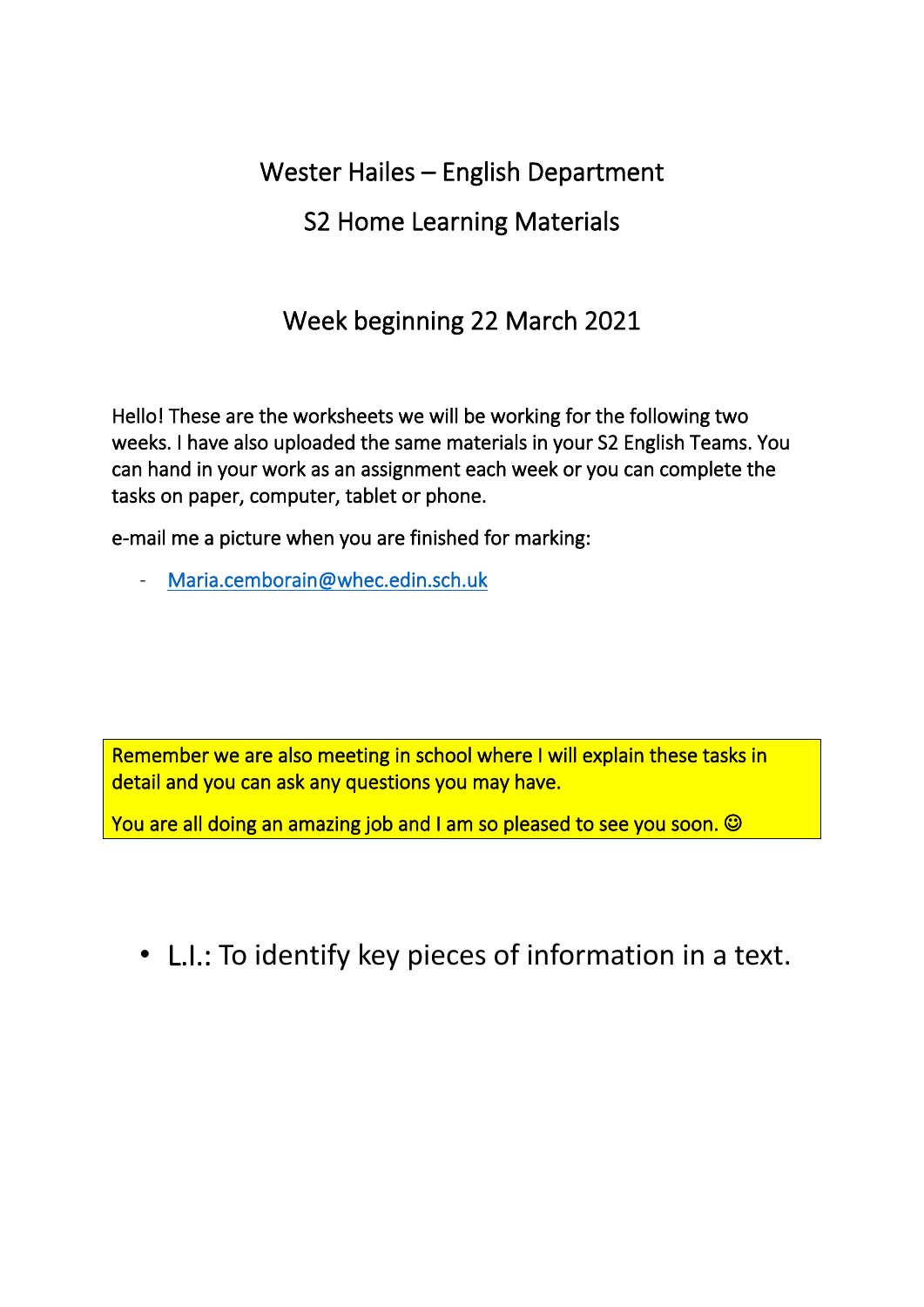### Main Idea

#### **What do we mean by main idea?**

The main idea is what a writer is trying to say in a piece of writing. Sometimes it takes a bit of working out to get to the main message or idea of a text.

#### **Example**

The rain poured down all night, soaking the grass and forming huge puddles by the back door. The temperature had dropped to two degrees. I looked out of the window and sighed. The mud was going to spoil the match.

#### **Question**

What is the main idea of this paragraph?

#### **Answer**

The main idea is to let the reader know about the weather that day.

- **Main ideas help readers remember important information.**
- **The main idea of a paragraph is what that paragraph is about.**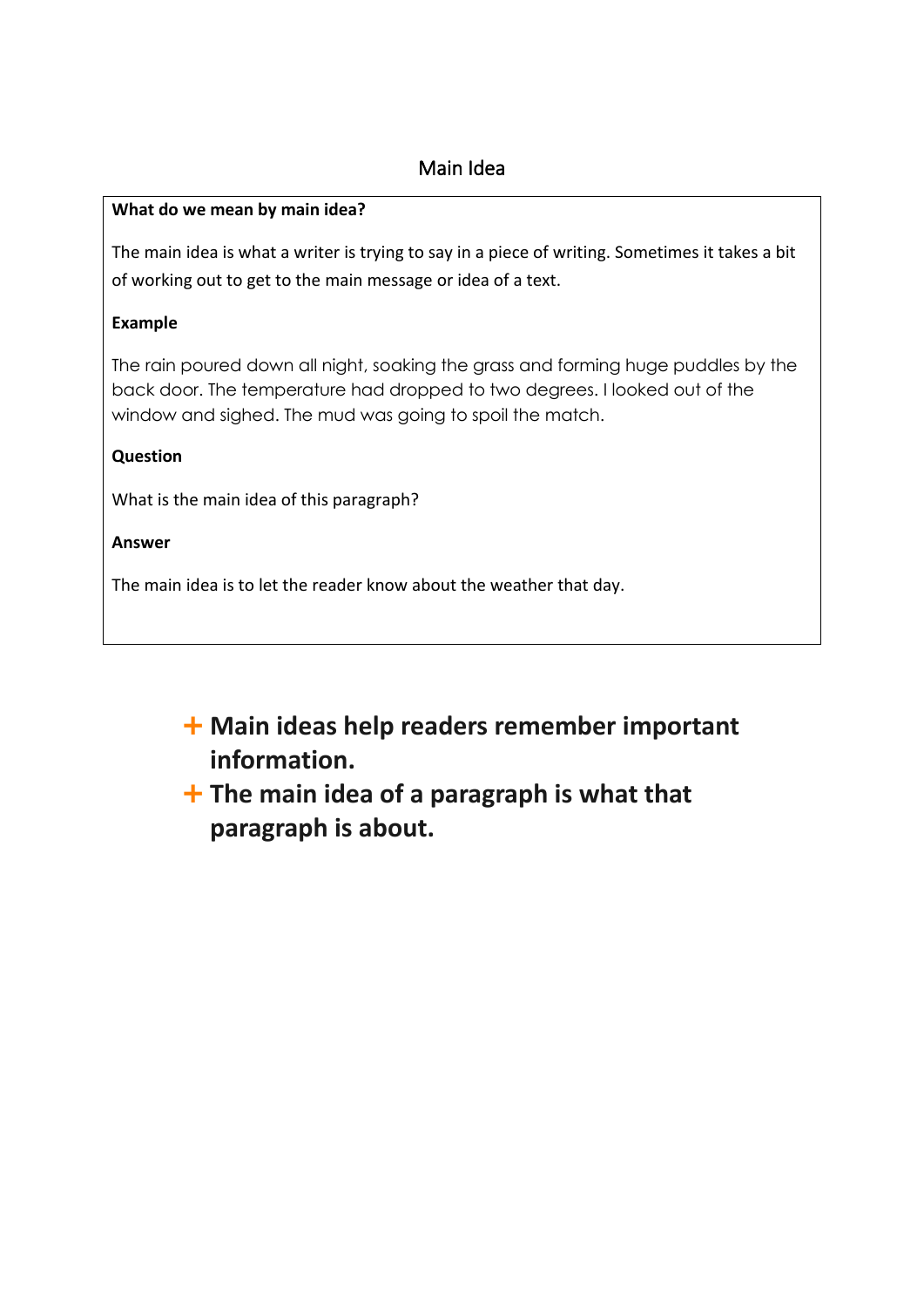- **The main idea of a paragraph is what all the sentences are about.**
- Read the paragraph and ask, "What is it about?"
- Then the main idea answers that question.

**The main idea of a paragraph is what all the sentences are about.** Read the paragraph and ask, "What's your point?" Then decide what the main idea is. Circle the letter of your answer.

**1.** Bill loves to play games. His favourite game is chess because it requires a great deal of thought. Bill also likes to play less demanding board games that are based mostly on luck. He prefers Monopoly because it requires luck and skill. If he's alone, Bill likes to play action video games as long as they aren't too violent.

# **What is the main idea of this paragraph?**

- a. Bill dislikes violence.
- b. Bill likes to think.
- c. Bill enjoys Monopoly.
- d. Bill enjoys playing games.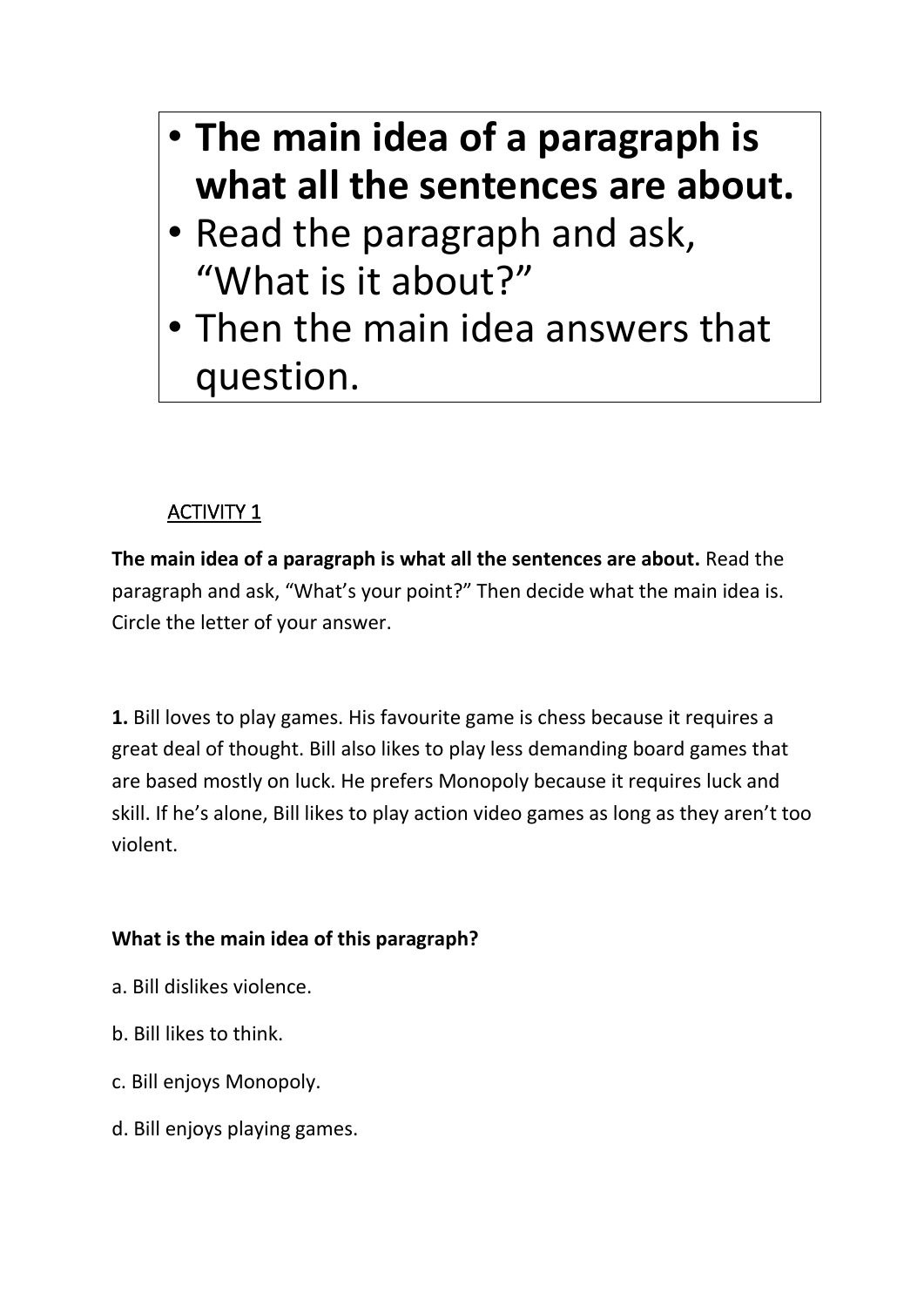**2.** Pat is watching too much television. A toddler shouldn't be spending hours staring blankly at a screen. Worse yet, some of her wild behaviour has been inspired by those awful cartoons she watches. We need to spend more time reading books with her and pull the plug on the TV!

### **What is the main idea of this paragraph?**

- a. Watching a lot of television isn't good for Pat.
- b. Books are good.
- c. All cartoons are bad.
- d. Some cartoons are bad for Pat.

3. Samantha, I can't eat or sleep when you are gone. I need to hear your scratchy voice and see your lovely toothless smile. I miss that special way that you eat soup with your fingers. Please come home soon!

#### **What is the main idea of this paragraph?**

- a. Samantha, you have bad manners.
- b. Samantha, you should see a dentist.
- c. Samantha, I miss you.
- d. Samantha, I have lost my appetite.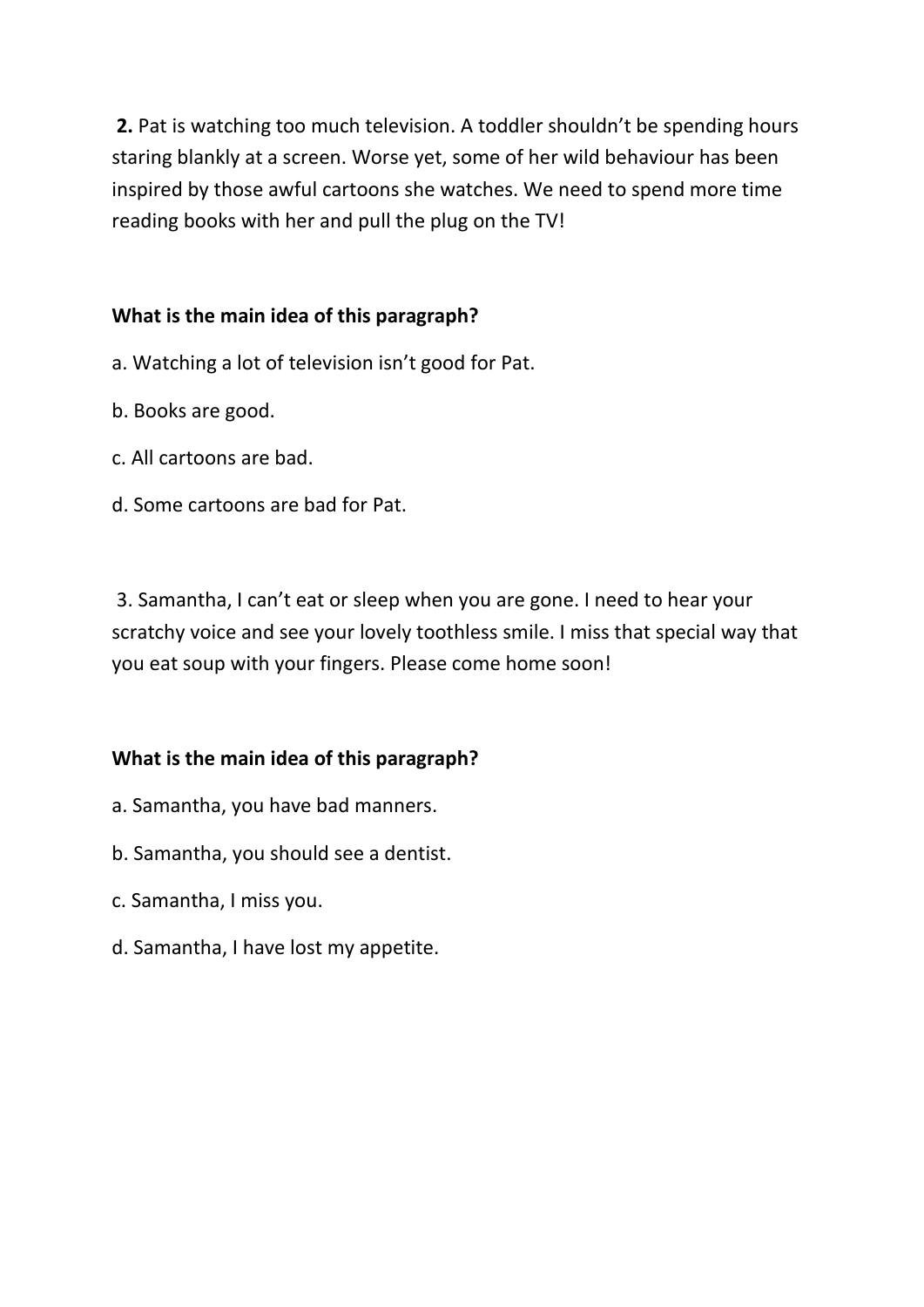**4.** Someday we will all have robots that will be our personal servants. They will look and behave much like real humans. We will be able to talk to these mechanical helpers and they will be able to respond in kind. Amazingly, the robots of the future will be able to learn from experience. They will be smart, strong, and untiring workers whose only goal will be to make our lives easier.

### **Which sentence from the paragraph expresses the main idea?**

a. Someday we will all have robots that will be our personal servants.

b. We will be able to talk to these mechanical helpers and they will be able to respond in kind.



c. They will look and behave much like real humans.

d. Amazingly, the robots of the future will be able to learn from experience.

## **ACTIVITY 2**

Sometimes it is easy and obvious to spot the main idea in a piece of writing e.g. 'It is telling us about Scotland' or 'It is all about World War 2'

However sometimes you have to be a detective and use **inference** (work out what is really being said) by looking for clues.

#### **Example**

The murder happened by the old canal. Under the bridge closest to where the stabbed body was found, a man lived. He had prison tattoos and many people had seen him with a long knife.

What is this passage about?

- a) Murders often happen by canals
- b) The body was found by the canal
- c) The man who lived by the bridge committed the murder

The writer doesn't say the man actually committed the murder, but he **implies** it!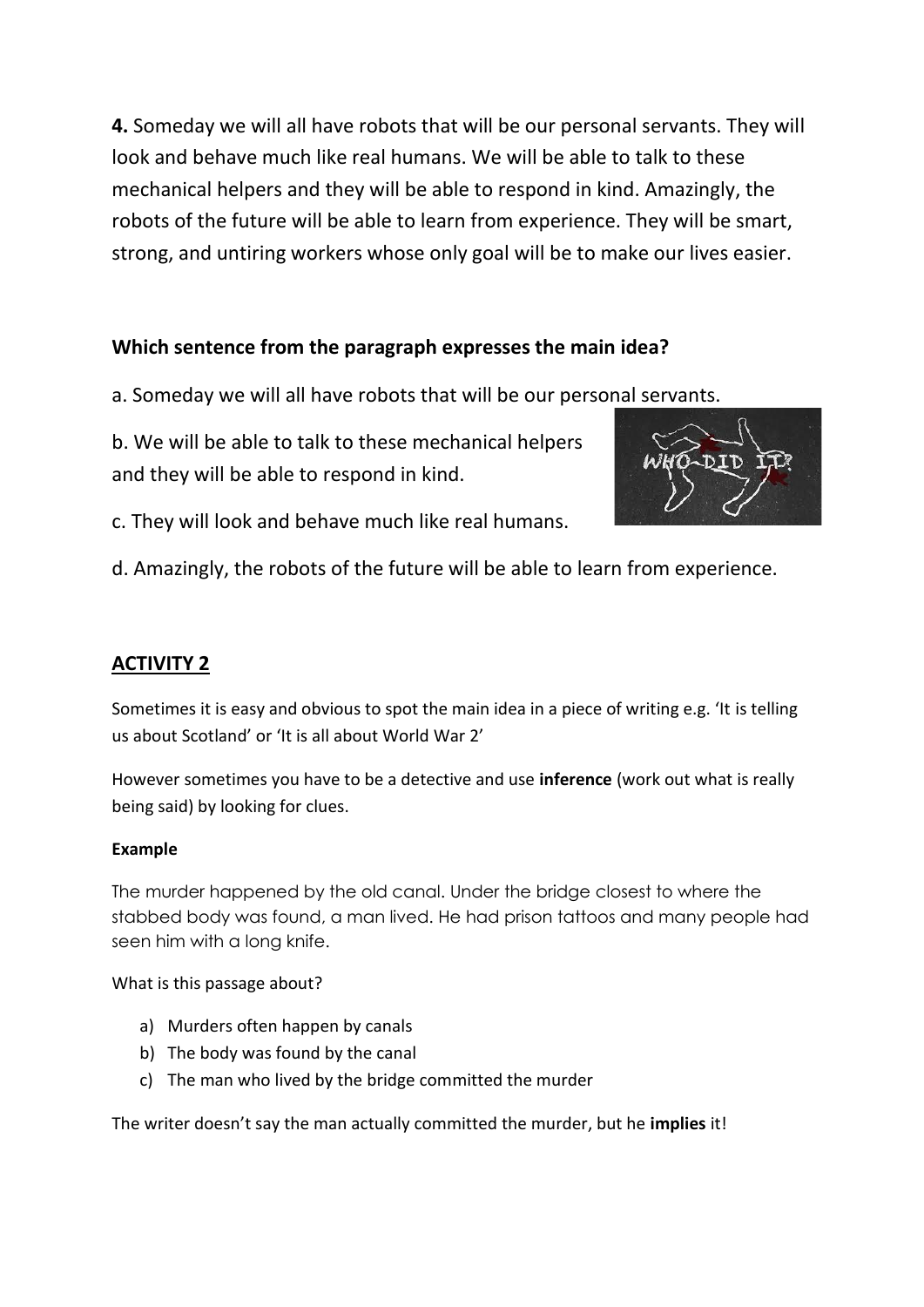Sometimes someone will try to tell you something without coming right out and saying it. They will *imply* it. When you understand what is implied, you *infer*. Sometimes you can infer the truth even when the speaker or writer isn't trying to be helpful. That's called "reading between the lines."

## *See if you can infer an implied or hidden message in each of the following selections.*

1. Turner almost wished that he hadn't listened to the radio. He went to the closet and grabbed his umbrella. He would feel silly carrying it to the bus stop on such a sunny morning.

What probably happened?

a. Turner realised that he had an unnatural fear of falling radio parts.

b. Turner had promised himself to do something silly that morning.

c. Turner had heard a weather forecast that predicted rain.

d. Turner planned to trade his umbrella for a bus ride.

.2. Bill and Jessica had almost finished taking turns choosing the players for their teams. It was Jessica's turn to choose, and only Kurt was left.

Jessica said, "Kurt."

We can infer that …

- a. Kurt is not a very good player.
	- b. Jessica was pleased to have Kurt on her team.
	- c. Kurt was the best player on either team.
	- d. Jessica was inconsiderate of Kurt's feelings.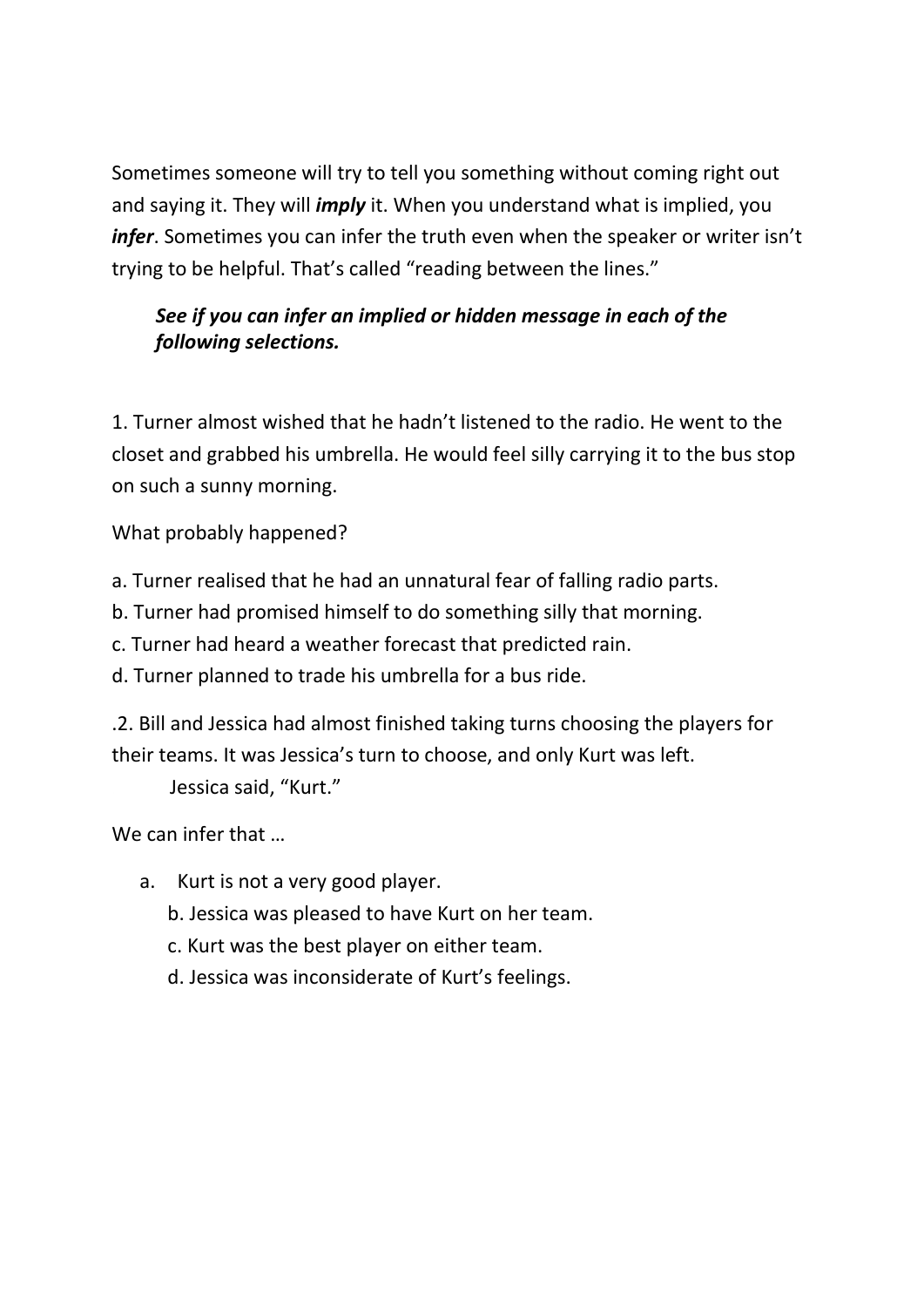Be a detective and work out what the writer is **really** saying in the passages below. The first one is done for you.

Pine Martens, squirrels, badgers and foxes are just a few of the animals you can find in Scotland. Travel into the Highlands and you can find creatures that you won't find anywhere else in the UK.

#### **Question**

What is the main idea in this passage?

#### **Answer**

There is a lot of wildlife in Scotland.

The Chow is a breed of dog that doesn't appeal to all families. They can be stubborn and don't take kindly to being given instructions from more than one owner. They will need firm boundaries and good training if they are to live with more than one person.

What is the main idea in this passage?

\_\_\_\_\_\_\_\_\_\_\_\_\_\_\_\_\_\_\_\_\_\_\_

\_\_\_\_\_\_\_\_\_\_\_\_\_\_\_\_\_\_\_\_\_\_\_

Kyle liked desserts best of all. If it was chocolate that was even better. He liked lemonade, Coke and took three sugars in his tea. He kept a big packet of sweets in his pocket in case he got hungry.

\_\_\_\_\_\_\_\_\_\_\_\_\_\_\_\_\_\_\_\_\_\_\_\_\_\_\_\_\_\_\_\_\_\_\_\_\_\_\_\_\_\_\_\_\_\_\_\_\_\_\_\_\_\_\_\_\_\_\_\_\_\_\_\_

What is the **main idea** in this passage?

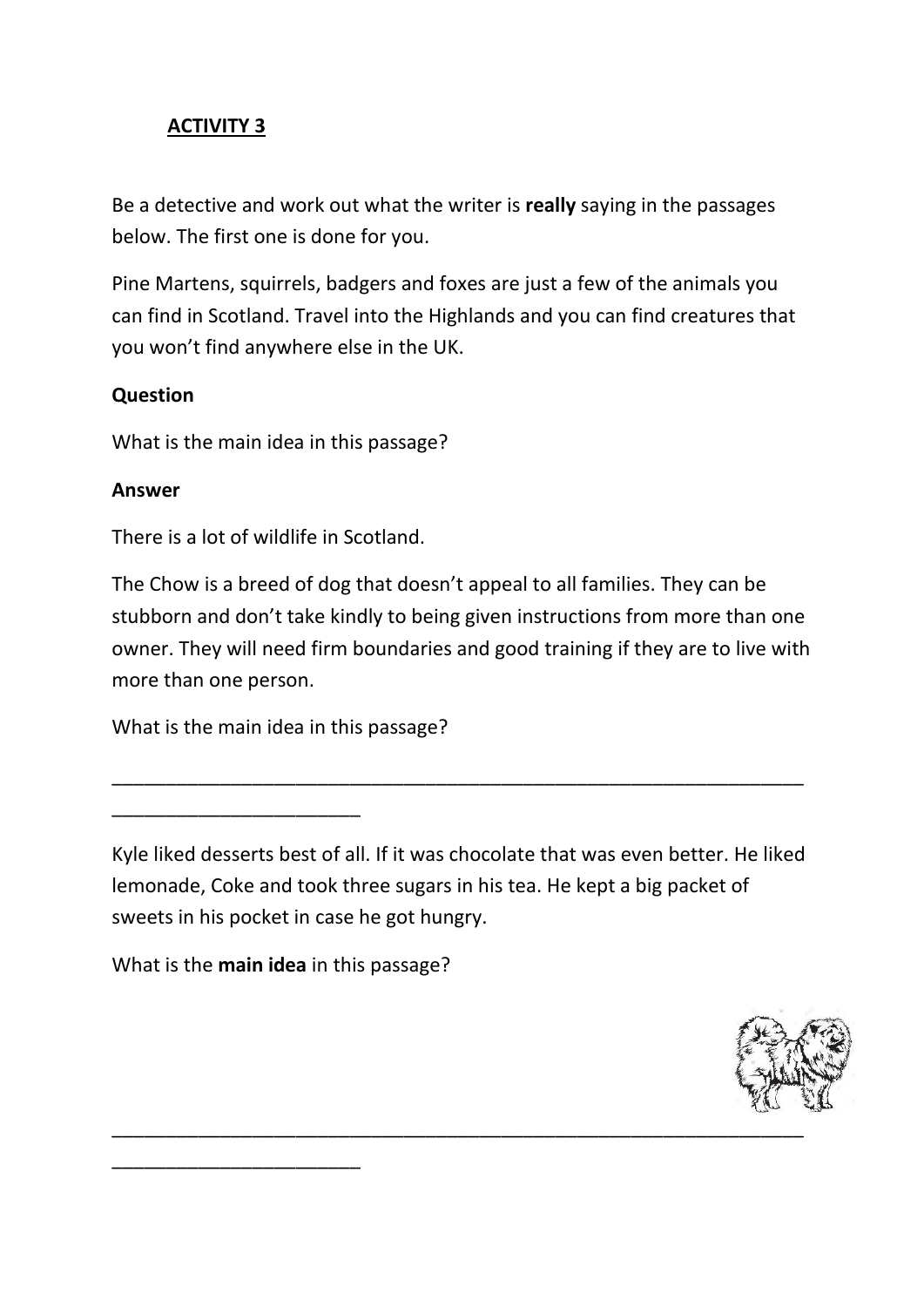I am writing to let you know about my plans for Christmas. I know we talked about me coming up to visit but I have heard from a friend that I haven't seen in five years and he would like to stay with me. I've had a look at flights to come to you and the cheapest I can get costs £500. Do you still want me to come to you?

What does the writer seem to be **implying** in this passage?

The money was on my desk when I left the room. The only person who went into the room when I was gone was David.

\_\_\_\_\_\_\_\_\_\_\_\_\_\_\_\_\_\_\_\_\_\_\_\_\_\_\_\_\_\_\_\_\_\_\_\_\_\_\_\_\_\_\_\_\_\_\_\_\_\_\_\_\_\_\_\_\_\_\_\_\_\_\_\_

\_\_\_\_\_\_\_\_\_\_\_\_\_\_\_\_\_\_\_\_\_\_\_\_\_\_\_\_\_\_\_\_\_\_\_\_\_\_\_\_\_\_\_\_\_\_\_\_\_\_\_\_\_\_\_\_\_\_\_\_\_\_\_\_

What is being **implied** in these sentences?

\_\_\_\_\_\_\_\_\_\_\_\_\_\_\_\_\_\_\_\_\_\_\_\_\_\_\_\_\_\_\_\_\_\_\_\_

\_\_\_\_\_\_\_\_\_\_\_\_\_\_\_\_\_\_\_\_\_\_\_\_\_\_\_\_\_\_\_\_\_\_\_\_

Now have a go trying to use inference:

Write a couple of sentences that imply you are scared of heights:

## ACTIVITY 4

# **Find the main idea in the paragraph below. Write the main idea in your own words in the space provided.**

Elephants are the largest living land mammals. The Asian Elephant, also known as the Indian Elephant, can weigh up to 11,000 pounds. The African Elephant is even bigger, weighing as much as 20,000 pounds. The elephant's gestation period is 22 months, the longest of any mammal, because baby elephants weigh an average of 260 pounds at birth. The largest elephant ever measured was 13 feet tall and weighed 24,000 pounds!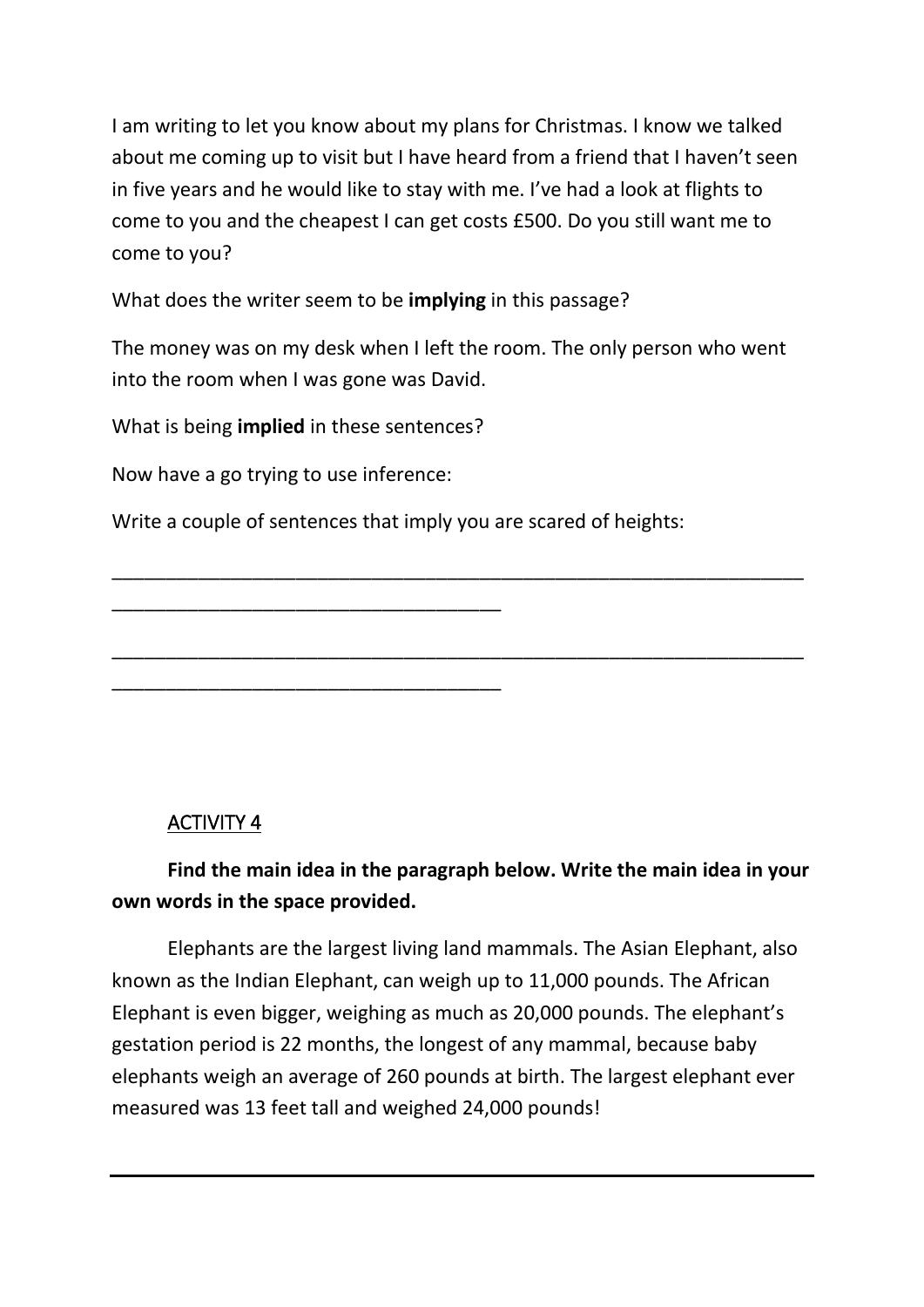Find the main idea in the following paragraphs and write them in your own words.

"Maria offered to help her mother clean the house. She vacuumed the living room and dusted the furniture. She picked up the toys in the playroom. Then, she mopped the kitchen floor."

Main idea:

"Winter provides the opportunity for many outdoor activities. Many people enjoy ice skating on a pond. Skiing can be a thrilling experience too. After a new snowfall, you can even build a snowman!"

Main idea:

"The rain forest is home to many creatures. Monkeys, toucans and macaws live in the rain forest. Butterflies and anteaters also live in the rain forest."

Main idea:\_\_\_\_\_\_\_\_\_\_\_\_\_\_\_\_\_\_\_\_\_\_\_\_\_\_\_\_\_\_\_\_\_\_\_\_\_\_\_\_\_\_\_\_\_\_\_\_\_

"Football players learn many skills when playing football. They learn how to dribble and pass the ball. They also learn how to control the ball so they can eventually score. Most importantly, football players learn how to work together with their teammates."

Main idea: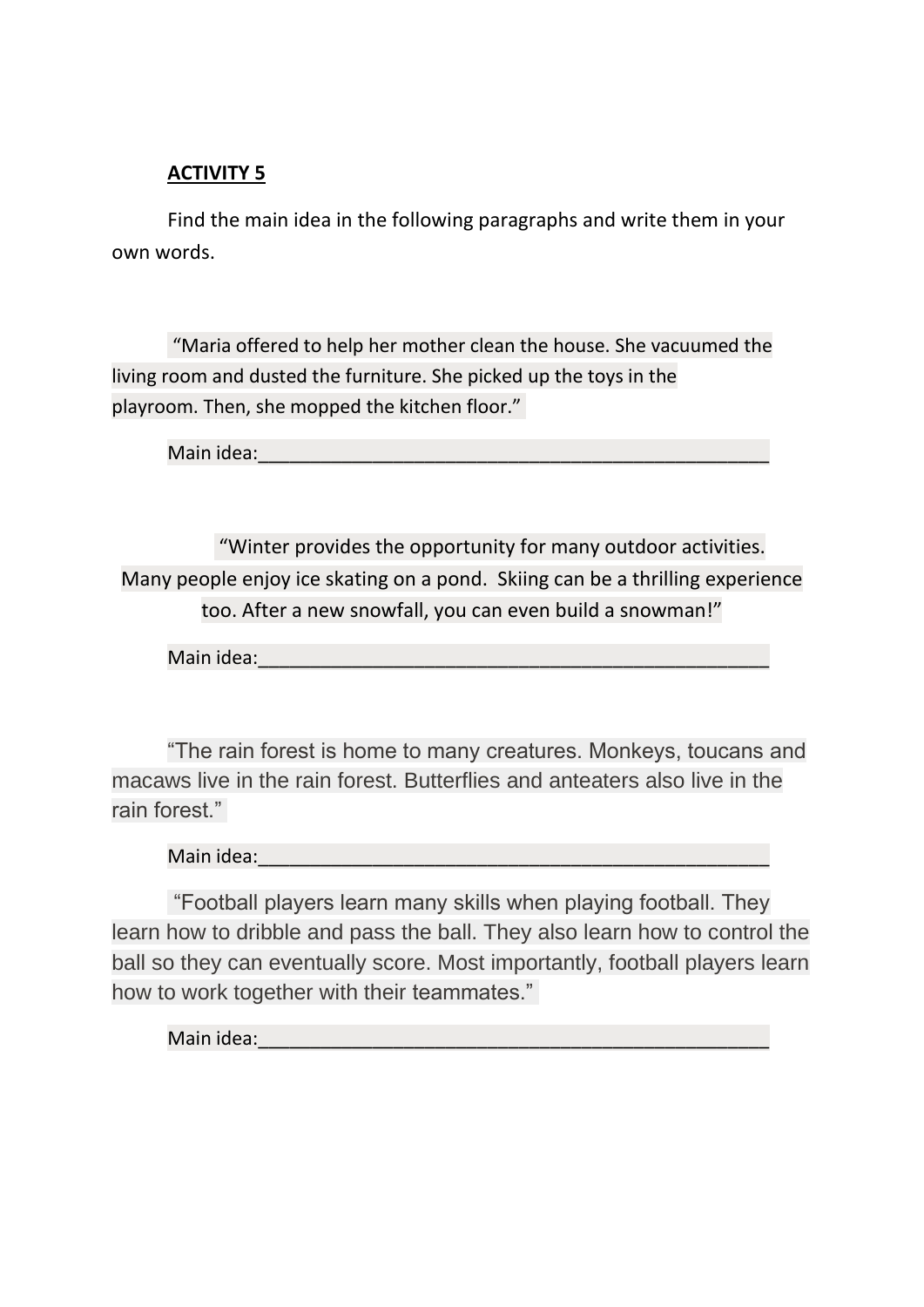Which statement is the main idea?

Which statements are the supporting details?

If you need a guard dog, dachshunds are great at barking at suspicious sounds.

Dachshunds have many great qualities that make them the ideal pet. Most dachshunds are lovable, loyal, and playful.

Dachshunds don't shed very much, so they are easy to clean up after.

| Supporting details: |
|---------------------|
|---------------------|

Many different shapes are considered quadrilaterals. A quadrilateral is any shape that has 4 sides.

Squares, rectangles, rhombi, and trapezoids are some examples of quadrilaterals.

Pentagons, hexagons, and octagons are not considered quadrilaterals because they do not have 4 sides.

Supporting details: